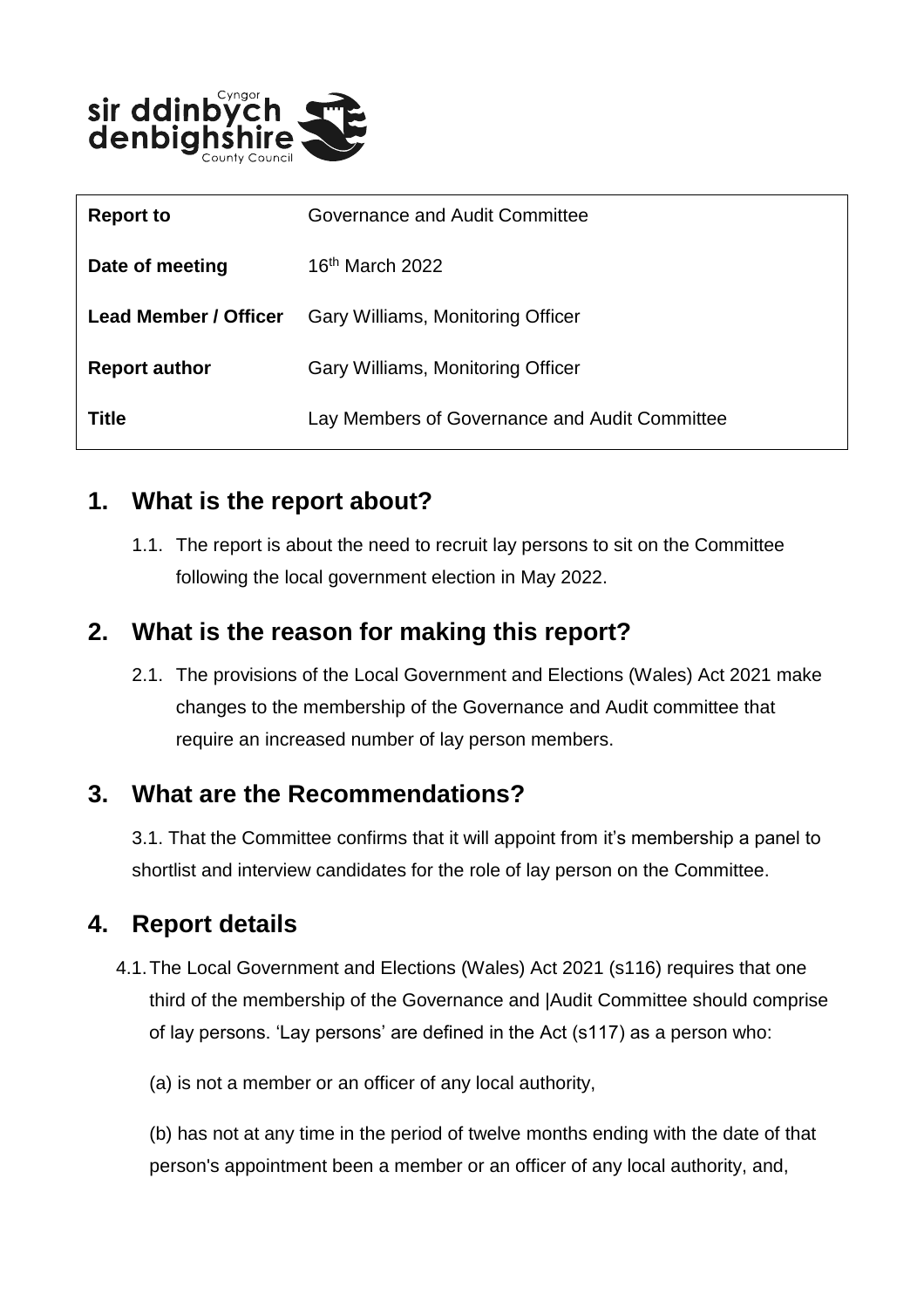- (c) is not the spouse or civil partner of a member or an officer of any local authority;
- 4.2. In this context 'member' means a Councillor (s171)
- 4.3. The current membership of the Committee is comprised of six elected members, politically balanced, and one lay member.
- 4.4. In order to maintain the number of six councillors on the Committee it will be necessary to have three lay persons.
- 4.5. The Council has taken part in a recruitment campaign co-ordinated on a national basis by Welsh Local Government Association and has received a number of applications that will need to be considered and interviews will need to be held.
- 4.6. In May 2012 Council delegated the task of interviewing applicants for the position of lay member to this Committee in order that a recommendation as to appointment of a lay member could be made to Council. Council will need to make the final appointments.
- 4.7. The Committee is therefore asked to provide from within its number a panel of members able to conduct the necessary assessment and interviewing of applicants.
- 4.8. The Committee is reminded that following the elections in May 2022, the Local Government and Elections (Wales) Act 2021 will require that the Chair of the Committee must be a lay person.

#### **5. How does the decision contribute to the Corporate Priorities?**

5.1. The decision does not have a direct impact upon the corporate priorities.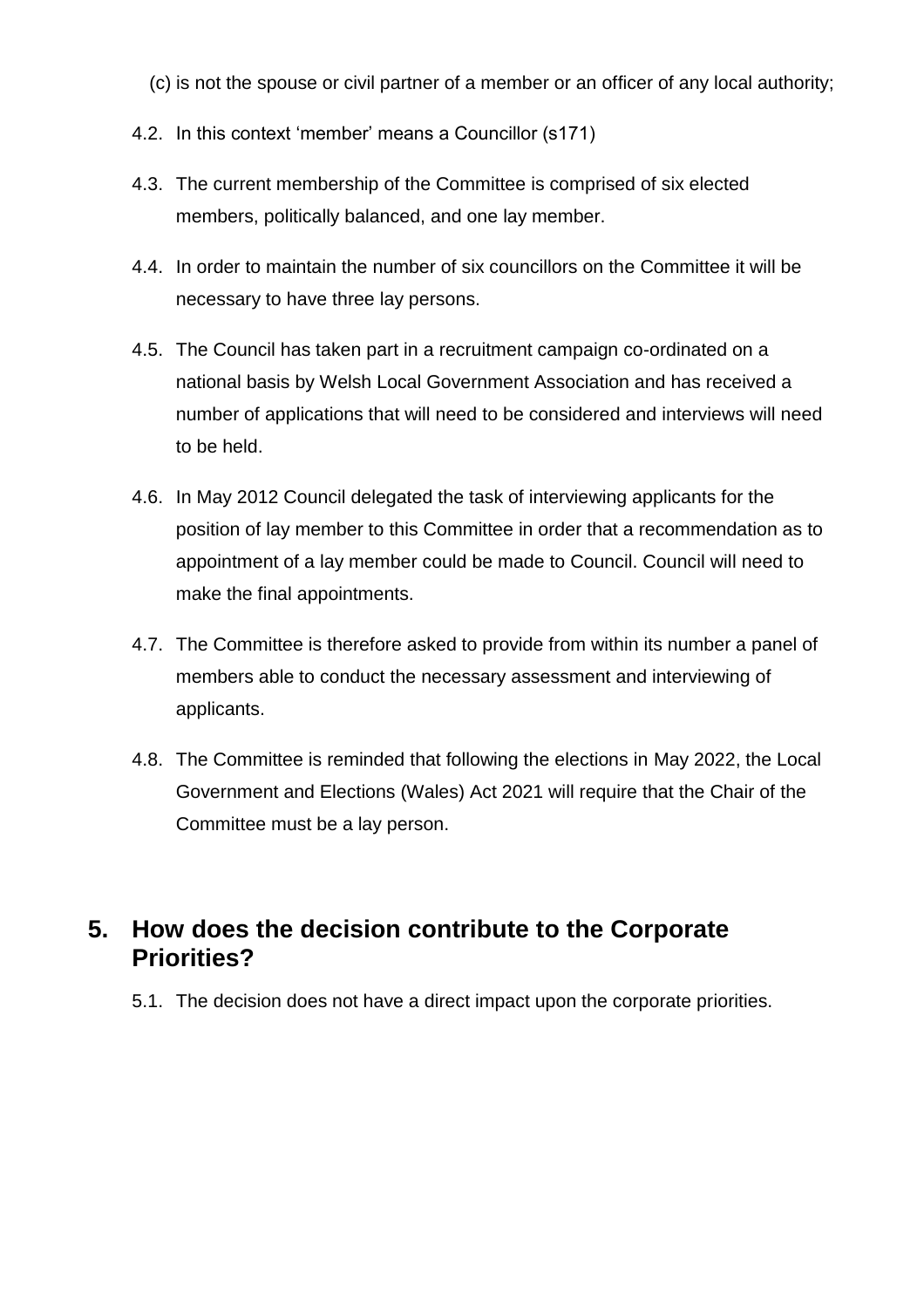## **6. What will it cost and how will it affect other services?**

- 6.1. The lay persons who are appointed will be entitled to be paid day rate allowances for their attendance at meetings. These rates are set by the Independent Remuneration panel for Wales and will be in 2022/2023 as follows,
	- Lay person Chair £268 per day and £134 per half day

• Lay person member £210 per day and £105 per half day

## **7. What are the main conclusions of the Well-being Impact Assessment?**

7.1. An assessment is not required for this report.

## **8. What consultations have been carried out with Scrutiny and others?**

8.1. There have been no consultations with Scrutiny. The provisions of the Local Government and Elections (Wales) Act 2021 have been the subject of member workshops.

## **9. Chief Finance Officer Statement**

9.1.It is currently anticipated that the costs will be maintained within existing resources. Any shortfall will be small and will be funded by allocating an element of the in-year contingency budget.

## **10. What risks are there and is there anything we can do to reduce them?**

10.1.There is a risk that if the lay persons are not appointed, the Committee will not be compliant with the relevant legislation.